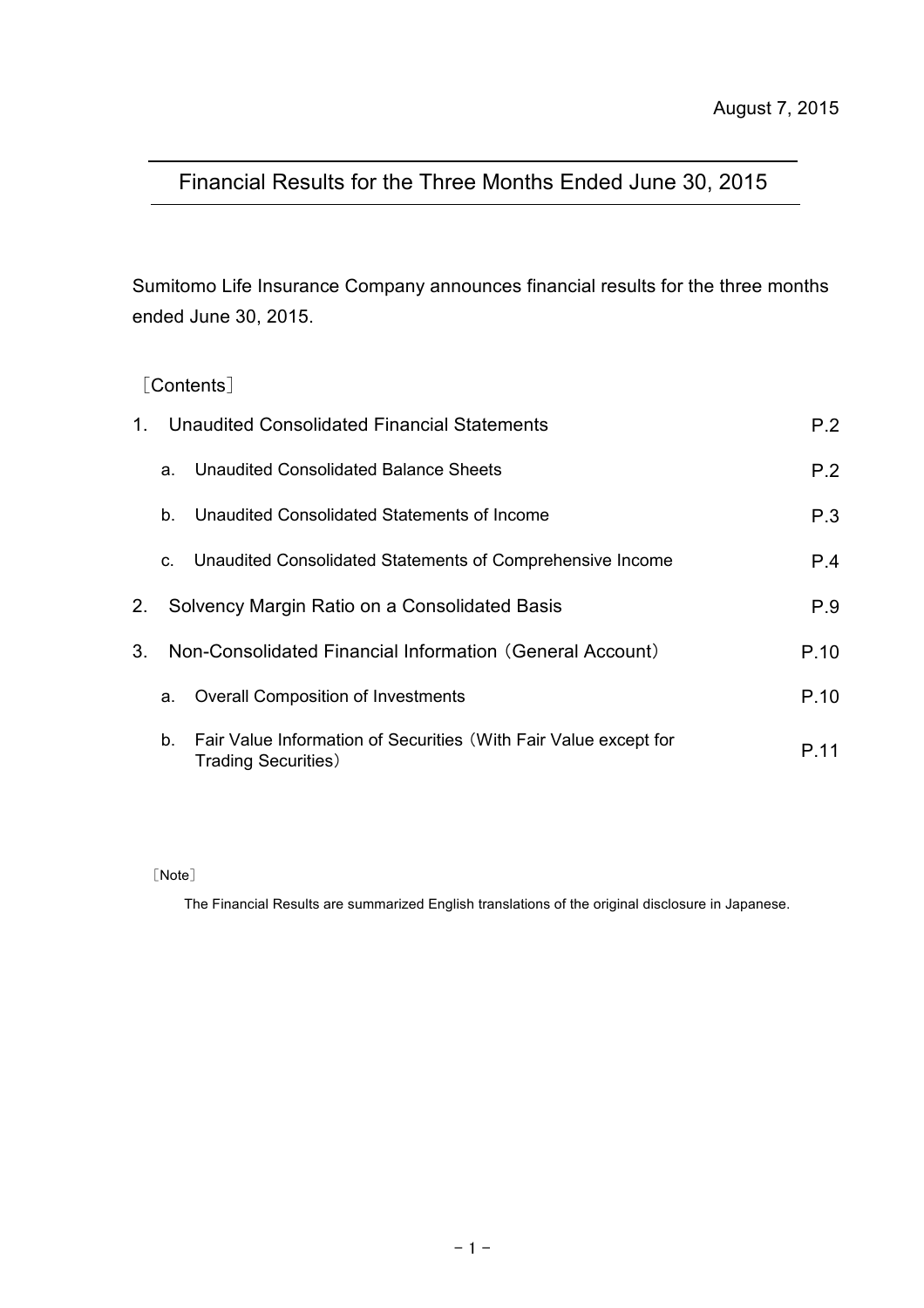### **1. Unaudited Consolidated Financial Statements**

### **a. Unaudited Consolidated Balance Sheets**

|                                                         |                      | (Millions of Yen)   |
|---------------------------------------------------------|----------------------|---------------------|
|                                                         | As of March 31, 2015 | As of June 30, 2015 |
| ASSETS:                                                 |                      |                     |
| Cash and deposits                                       | 334,565              | 173,829             |
| Call loans                                              | 365,000              | 303,700             |
| Monetary claims bought                                  | 243,446              | 340,504             |
| <b>Securities</b>                                       | 23,282,398           | 23,700,114          |
| Loans                                                   | 2,322,696            | 2,325,243           |
| Tangible fixed assets                                   | 669,806              | 665,523             |
| Intangible fixed assets                                 | 25,211               | 25,427              |
| Due from agents                                         | 1                    | 0                   |
| Reinsurance receivables                                 | 184                  | 130                 |
| Other assets                                            | 237,958              | 254,747             |
| Net defined benefit assets                              | 9,800                | 11,434              |
| Deferred tax assets                                     | 1,391                | 1,358               |
| Customers' liabilities under acceptances and guarantees |                      | 1,000               |
| Allowance for possible loan losses                      | (1,757)              | (1,676)             |
| <b>Total assets</b>                                     | 27,490,704           | 27,801,335          |
| LIABILITIES:                                            |                      |                     |
| Policy reserves and other reserves                      | 24,059,522           | 24, 136, 188        |
| Reserve for outstanding claims                          | 132,122              | 134,140             |
| Policy reserves                                         | 23,661,038           | 23,697,806          |
| Policyholders' dividend reserves                        | 266,361              | 304,240             |
| Reinsurance payables                                    | 113                  | 73                  |
| Corporate bonds                                         | 149,480              | 149,480             |
| Other liabilities                                       | 1,025,457            | 1,266,956           |
| Net defined benefit liabilities                         | 35,310               | 36,641              |
| Accrued retirement benefits for directors               | 12                   | 13                  |
| Reserve for price fluctuation                           | 252,308              | 265,824             |
| Deferred tax liabilities                                | 48,860               | 49,354              |
| Deferred tax liabilities for land revaluation           | 19,343               | 19,277              |
| Acceptances and guarantees                              |                      | 1,000               |
| <b>Total liabilities</b>                                | 25,590,408           | 25,924,809          |
| <b>NET ASSETS:</b>                                      |                      |                     |
| Foundation funds                                        | 270,000              | 270,000             |
| Reserve for redemption of foundation funds              | 369,000              | 369,000             |
| Reserve for revaluation                                 | 2                    | 2                   |
| Surplus                                                 | 402,827              | 360,539             |
| Total funds, reserve and surplus                        | 1,041,829            | 999,542             |
| Net unrealized gains on available-for-sale securities   | 896,074              | 914,569             |
| Land revaluation differences                            | (61, 310)            | (61, 473)           |
| Foreign currency translation adjustments                | 9,891                | 7,777               |
| Remeasurements of defined benefit plans                 | 13,750               | 16,050              |
| Total accumulated other comprehensive income            | 858,406              | 876,924             |
| Non-controlling interests                               | 60                   | 59                  |
| Total net assets                                        | 1,900,296            | 1,876,526           |
| Total liabilities and net assets                        | 27,490,704           | 27,801,335          |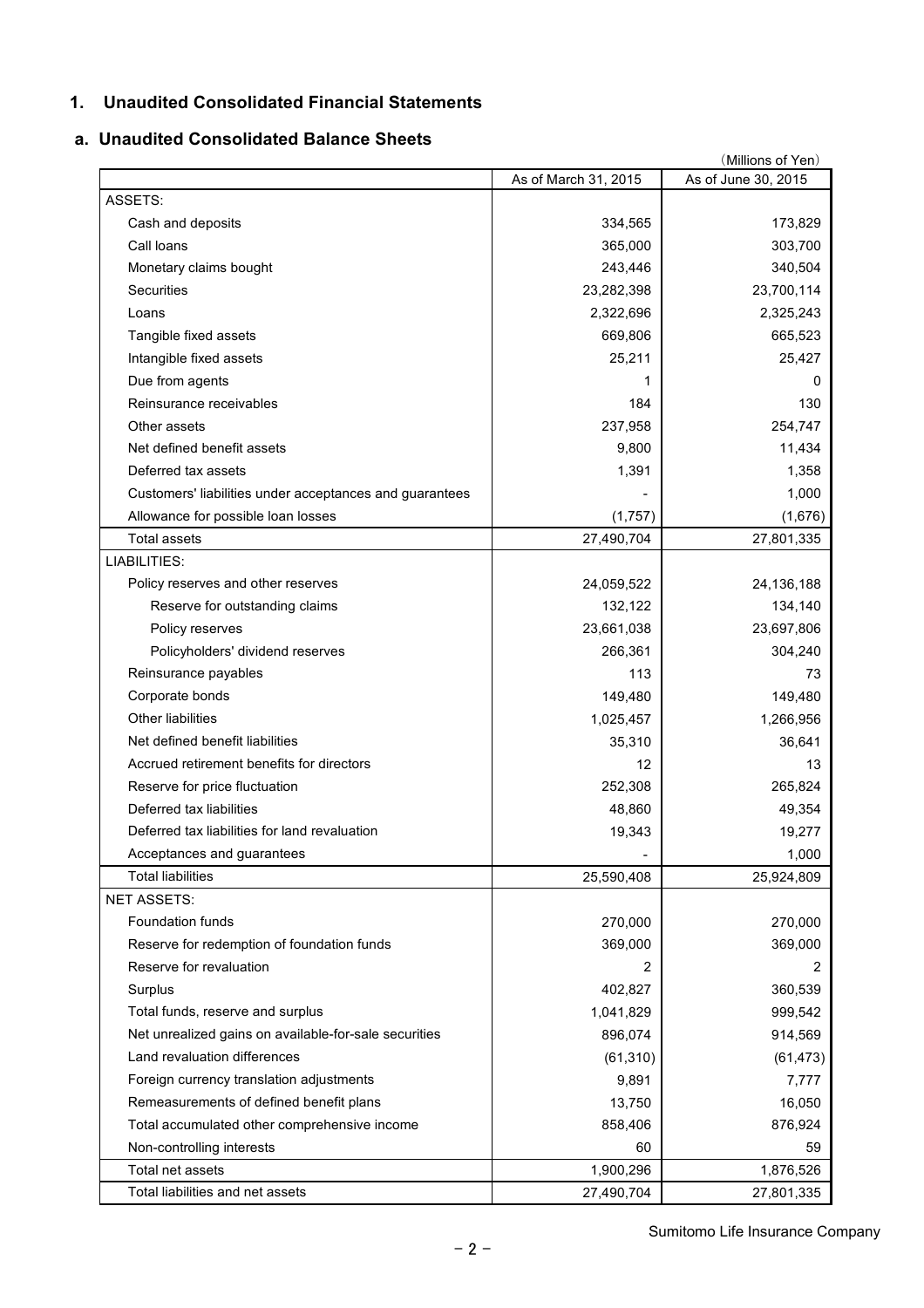### **b. Unaudited Consolidated Statements of Income**

| (Millions of Yen)                                          |                                     |                                     |  |  |  |
|------------------------------------------------------------|-------------------------------------|-------------------------------------|--|--|--|
|                                                            | Three months ended<br>June 30, 2014 | Three months ended<br>June 30, 2015 |  |  |  |
| Ordinary income                                            | 819,731                             | 946,727                             |  |  |  |
| Insurance premiums and other                               | 619,640                             | 746,660                             |  |  |  |
| Investment income                                          | 173,218                             | 171,791                             |  |  |  |
| Interest, dividends and other income                       | 124,119                             | 135,058                             |  |  |  |
| Gains on trading securities                                |                                     | 30                                  |  |  |  |
| Gains on sales of securities                               | 476                                 | 2,397                               |  |  |  |
| Investment gains on separate accounts                      | 48,294                              | 34,104                              |  |  |  |
| Other ordinary income                                      | 26,872                              | 28,276                              |  |  |  |
| Ordinary expenses                                          | 787,156                             | 909,951                             |  |  |  |
| Benefits and other payments                                | 593,159                             | 703,157                             |  |  |  |
| Claims paid                                                | 132,670                             | 140,993                             |  |  |  |
| Annuity payments                                           | 194,970                             | 132,288                             |  |  |  |
| Benefits payments                                          | 94,098                              | 84,658                              |  |  |  |
| Surrender benefits                                         | 154,655                             | 329,886                             |  |  |  |
| Provision for policy reserves and other reserves           | 25,788                              | 38,888                              |  |  |  |
| Provision for reserve for outstanding claims               | 5.756                               | 2,018                               |  |  |  |
| Provision for policy reserves                              | 19,928                              | 36,768                              |  |  |  |
| Provision for interest on policyholders' dividend reserves | 104                                 | 101                                 |  |  |  |
| Investment expenses                                        | 47,747                              | 41,714                              |  |  |  |
| Interest expenses                                          | 1,872                               | 1,196                               |  |  |  |
| Losses on sales of securities                              | 70                                  | 734                                 |  |  |  |
| Losses on valuation of securities                          | 608                                 | 10                                  |  |  |  |
| Operating expenses                                         | 82,016                              | 81,678                              |  |  |  |
| Other ordinary expenses                                    | 38,443                              | 44,513                              |  |  |  |
| Ordinary profit                                            | 32,574                              | 36,776                              |  |  |  |
| Extraordinary gains                                        | 112                                 | 492                                 |  |  |  |
| Gains on disposals of fixed assets                         | 112                                 | 492                                 |  |  |  |
| <b>Extraordinary losses</b>                                | 3,596                               | 14,098                              |  |  |  |
| Losses on disposals of fixed assets                        | 372                                 | 262                                 |  |  |  |
| Impairment losses                                          | 1,047                               | 190                                 |  |  |  |
| Provision for reserve for price fluctuation                | 2,117                               | 13,516                              |  |  |  |
| Payments to social responsibility reserve                  | 58                                  | 129                                 |  |  |  |
| Surplus before income taxes and non-controlling interests  | 29,090                              | 23,170                              |  |  |  |
| Income taxes                                               |                                     |                                     |  |  |  |
| Current                                                    | 9,963                               | 10,689                              |  |  |  |
| Deferred                                                   | (4, 844)                            | (7, 799)                            |  |  |  |
| Total income taxes                                         | 5,119                               | 2,890                               |  |  |  |
| Net surplus                                                | 23,971                              | 20,280                              |  |  |  |
| Net surplus attributable to non-controlling interests      | (125)                               | 0                                   |  |  |  |
| Net surplus attributable to the Parent Company             | 24,097                              | 20,279                              |  |  |  |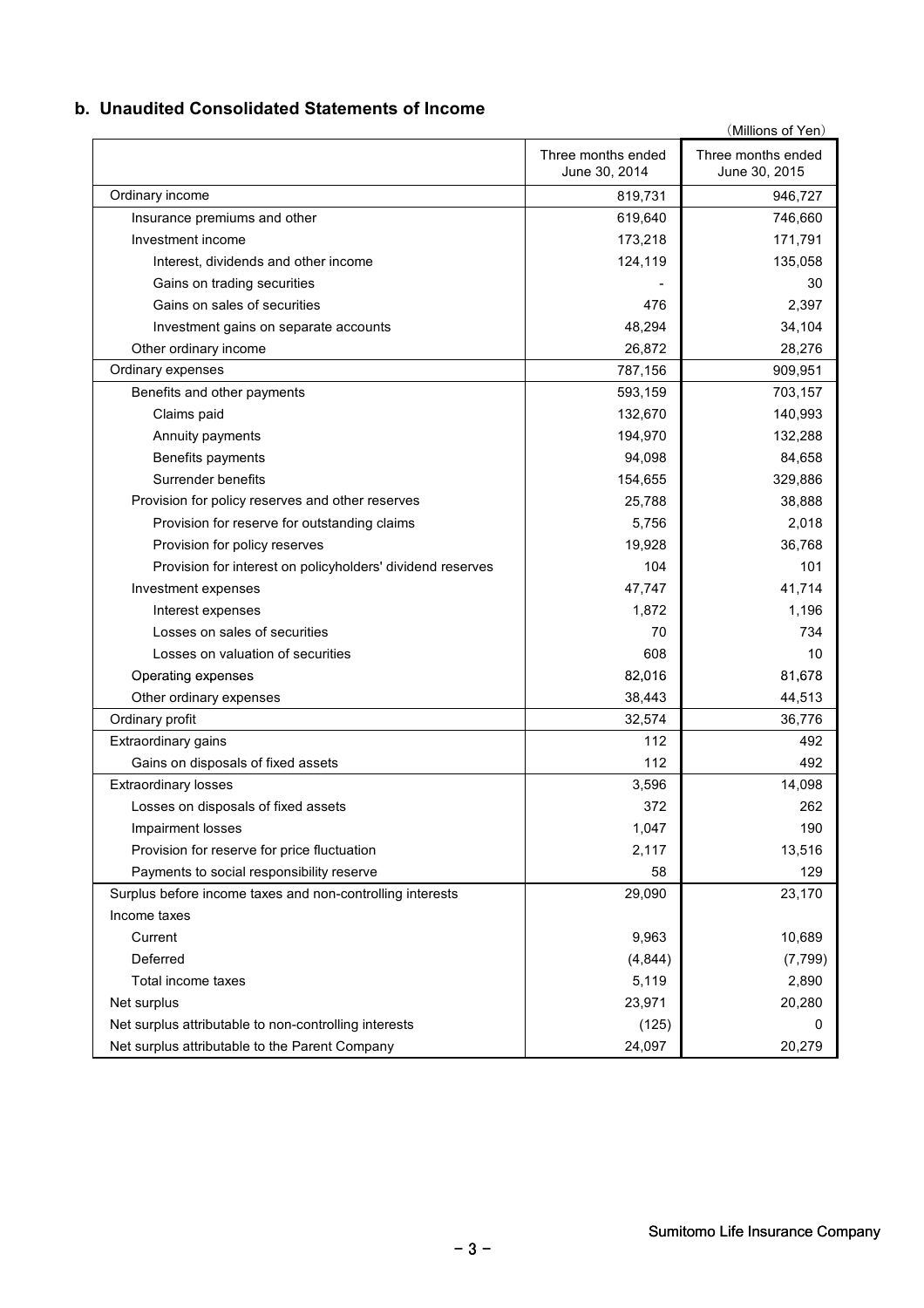## **c. Unaudited Consolidated Statements of Comprehensive Income**

|                                                                                                  |                                     | (Millions of Yen)                   |
|--------------------------------------------------------------------------------------------------|-------------------------------------|-------------------------------------|
|                                                                                                  | Three months ended<br>June 30, 2014 | Three months ended<br>June 30, 2015 |
| Net surplus                                                                                      | 23,971                              | 20,280                              |
| Other comprehensive income                                                                       | 89,344                              | 18,680                              |
| Net unrealized gains on available-for-sale securities                                            | 86,865                              | 18,000                              |
| Foreign currency translation adjustments                                                         | (24)                                | 13                                  |
| Remeasurements of defined benefit plans                                                          | 3,082                               | 2,299                               |
| Share of other comprehensive income(loss) of associates<br>accounted for under the equity method | (578)                               | (1,632)                             |
| Comprehensive income                                                                             | 113,316                             | 38,960                              |
| Comprehensive income attributable to the Parent Company                                          | 113,411                             | 38,960                              |
| Comprehensive income(loss) attributable to non-controlling<br>interests                          | (95)                                |                                     |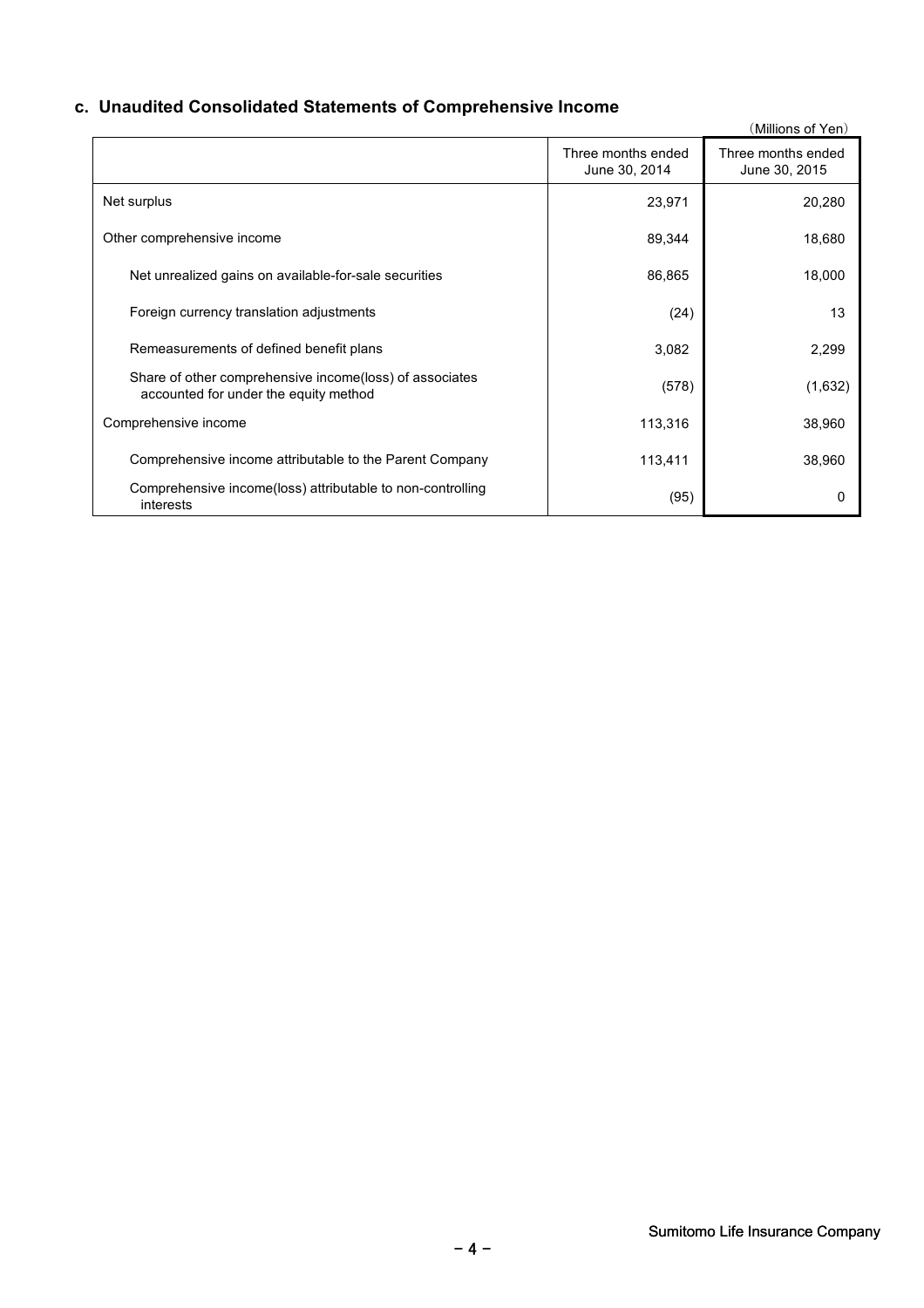## **Notes to the Unaudited Consolidated Financial Statements**

## **Changes in Policies of Preparing the Unaudited Consolidated Financial Statements for the Three Months Ended June 30, 2015**

1. Consolidated subsidiaries

The number of consolidated subsidiaries was 11 as of June 30, 2015.

Sumitomo Life Insurance Agency America, Inc. was excluded from the scope of the consolidation as SUMITOMO LIFE INSURANCE COMPANY ("the Company") disposed of its interest from the period ended June 30, 2015.

### 2. Affiliates

The number of affiliates accounted for by the equity method was 8 as of June 30, 2015.

One subsidiary and one affiliate of Bao Viet Holdings were excluded from affiliates accounted for by the equity method as those companies were excluded from affiliates from the period ended June 30, 2015.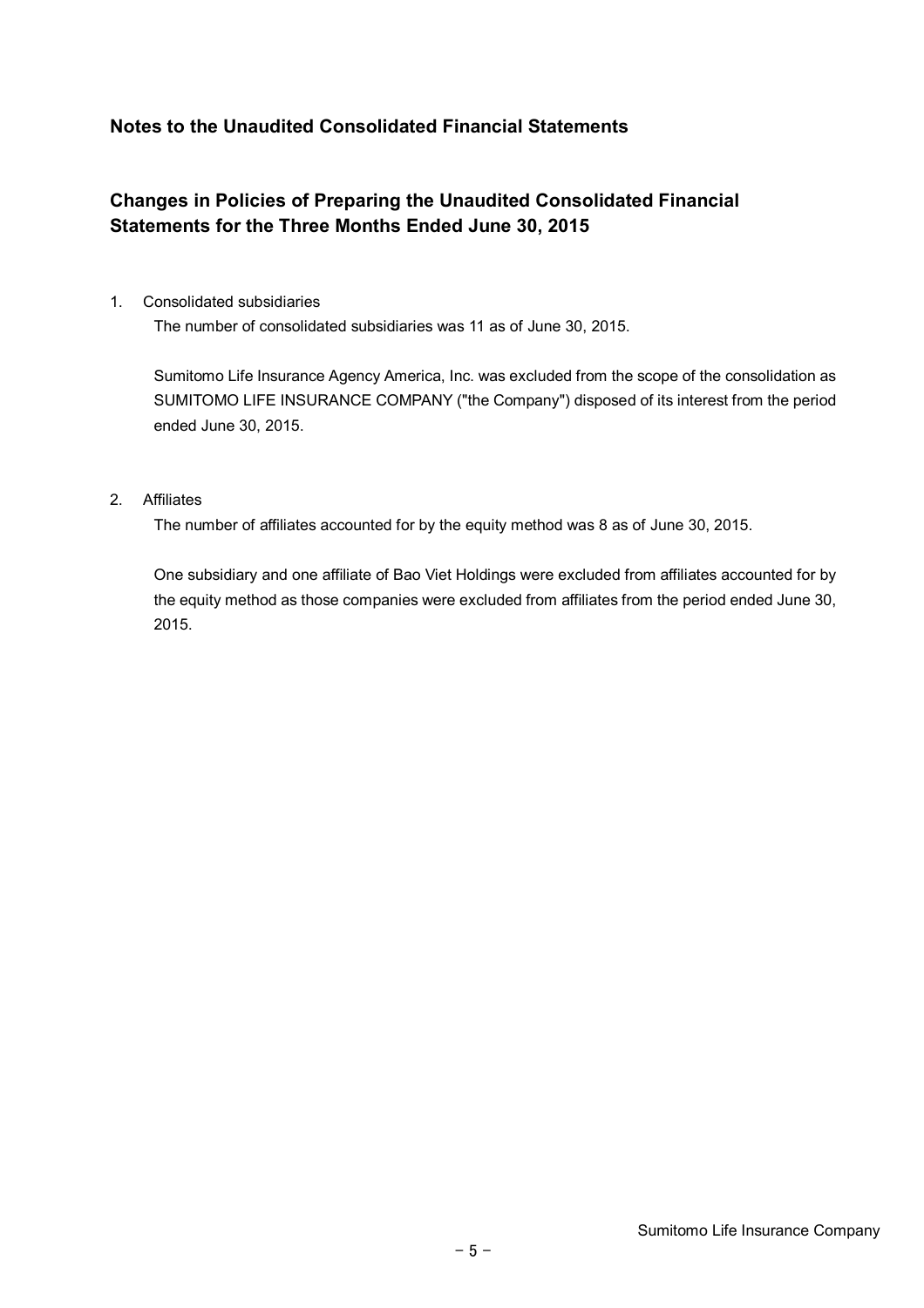### **Notes to the Unaudited Consolidated Balance Sheet as of June 30, 2015**

- 1. Assets and liabilities denominated in foreign currencies, except for investments in unconsolidated subsidiaries and affiliates, are translated into Japanese Yen at the exchange rates prevailing on the balance sheet date. Investments in unconsolidated subsidiaries and affiliates are translated into Japanese Yen at the exchange rates on the dates of acquisition.
- 2. "Revised Accounting Standard for Business Combinations" (ASBJ Statement No.21, September 13, 2013; hereinafter the "Business Combinations Accounting Standard"), "Revised Accounting Standard for Consolidated Financial Statements" (ASBJ Statement No.22, September 13, 2013; hereinafter the "Consolidation Accounting Standard"), and "Revised Accounting Standard for Business Divestitures" (ASBJ Statement No.7, September 13, 2013; hereinafter the "Business Divestitures Accounting Standard") have been applied from the beginning of the period ended June 30, 2015.

Accordingly, the accounting method has been changed that the difference associated with changes in equity in subsidiaries remaining under the control of the Company is recorded as surplus, and acquisition-related costs are recorded as expenses for the period in which the costs are incurred. For business combinations implemented on or after the beginning of the period ended June 30, 2015, the accounting method has been changed to reflect the adjustments to the allocated amount of acquisition costs on the finalization of provisional accounting treatment in the consolidated financial statements for the quarter containing the date of the business combinations. In addition, the presentation method of net surplus was changed as well as the name change from "minority interests" to "non-controlling interests".

With respect to application of the Accounting Standards regarding business combinations, the transitional treatments as prescribed in Article 58-2(4) of the Business Combinations Accounting Standard, Article 44-5(4) of the Consolidation Accounting Standard and Article 57-4(4) of the Business Divestitures Accounting Standard have been applied prospectively on and after the beginning of the period ended June 30, 2015. There is no amount of financial impact.

- 3. As the proposed appropriations of surplus of the Company for the fiscal year ended March 31, 2015 were approved at the annual meeting of the representatives of policyholders held on July 2, 2015, we have included such item as of June 30, 2015 in the table above.
- 4. Securities loaned under security lending agreements amounted to ¥1,628,482 million as of June 30, 2015.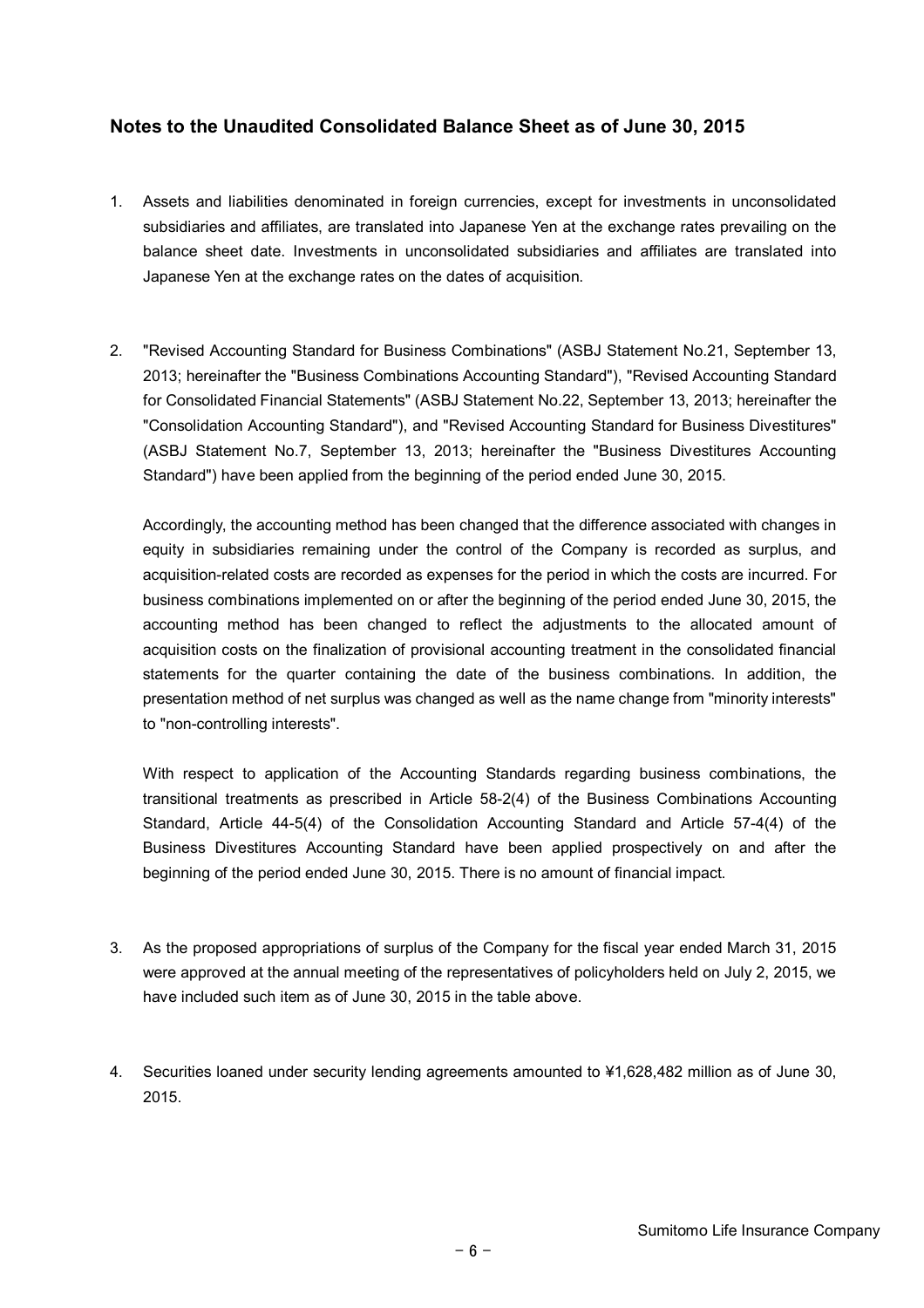5. Changes in policyholders' dividend reserves for the period ended June 30, 2015 were as follows:

|                                                         | Millions of Yen |
|---------------------------------------------------------|-----------------|
| Balance at the beginning of the<br>period               | 266,361         |
| Transfer from surplus in the<br>previous fiscal year    | 59,358          |
| Dividend payments to<br>policyholders during the period | (21,580)        |
| Interest accrued during the period                      | 101             |
| Balance at the end of the period                        | 304.240         |

6. The Company redeemed ¥70,000 million of foundation funds and transferred the same amount of reserve for fund redemption to reserve for redemption of foundation funds prescribed in Article 56 of the Insurance Business Act as of July 31, 2015.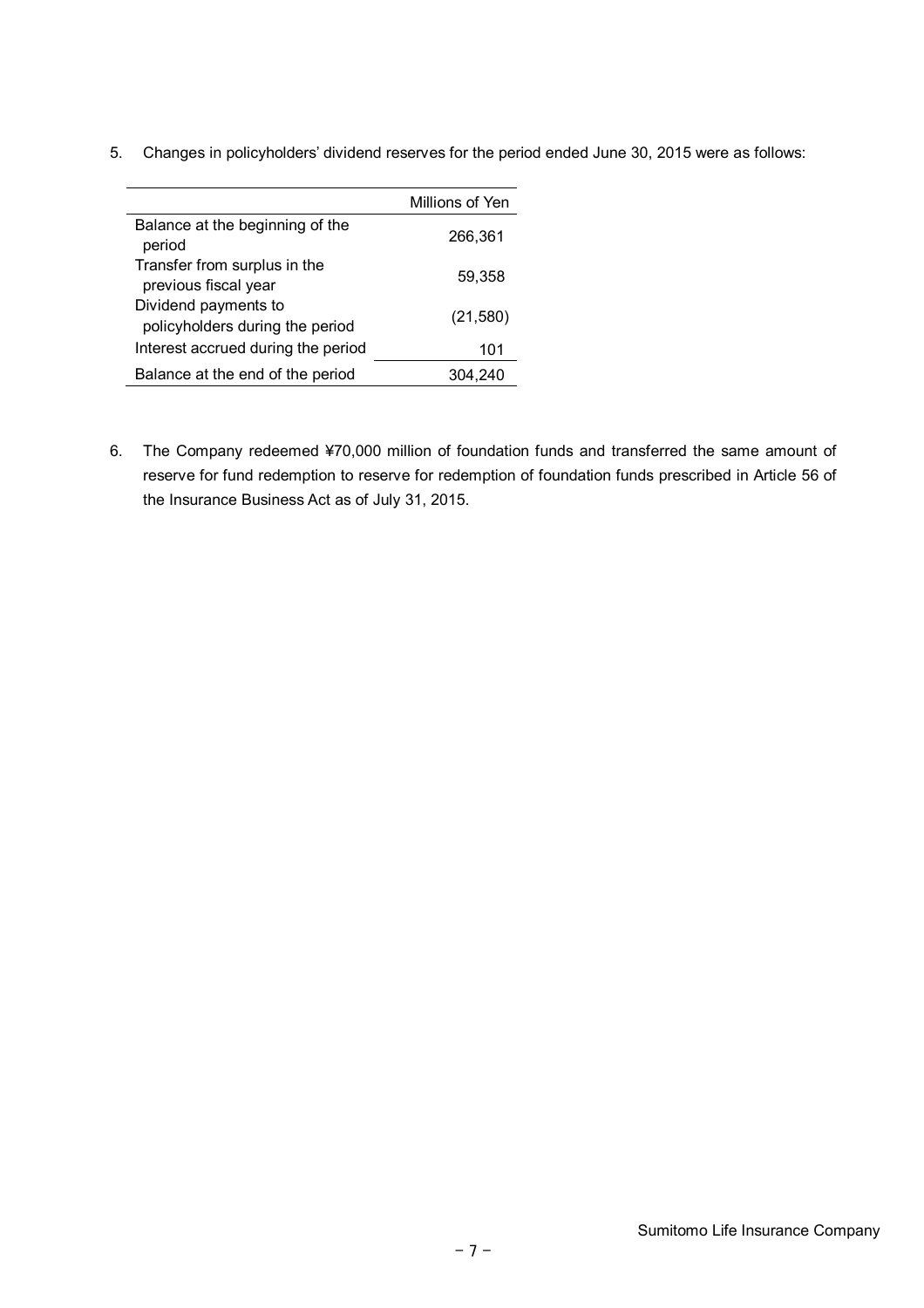## **Notes to the Unaudited Consolidated Statement of Income for the Three Months Ended June 30, 2015**

1. The total amount of depreciation of tangible fixed assets for the period ended June 30, 2015 was ¥6,391 million.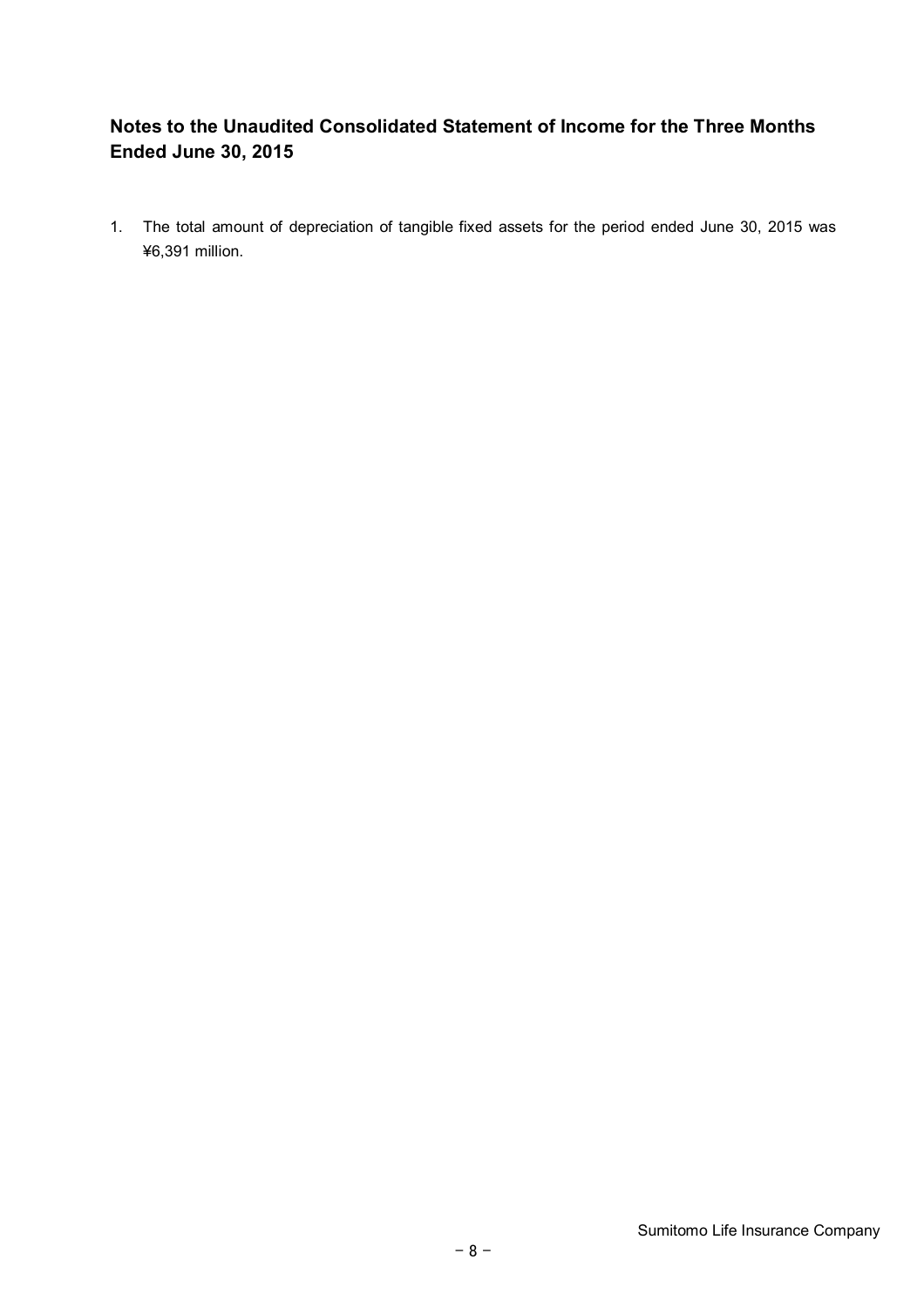### **2. Solvency Margin Ratio on a Consolidated Basis**

|                                                                                               |                                                                                     | As of March 31, 2015 | As of June 30, 2015 |
|-----------------------------------------------------------------------------------------------|-------------------------------------------------------------------------------------|----------------------|---------------------|
| Solvency margin gross amount                                                                  | (A)                                                                                 | 3,422,644            | 3,473,461           |
| Foundation funds and others                                                                   |                                                                                     | 979,159              | 984,151             |
| Reserve for price fluctuation                                                                 |                                                                                     | 252,308              | 265,824             |
| Contingency reserve                                                                           |                                                                                     | 315,804              | 319,060             |
| Unusual contingency reserve                                                                   |                                                                                     |                      |                     |
| General allowance for possible loan losses                                                    |                                                                                     | 1,154                | 1,087               |
| Net unrealized gains on available-for-sale securities × 90%<br>(Multiplied by 100% if losses) |                                                                                     | 1,130,761            | 1,153,515           |
| Net unrealized gains on real estate $\times$ 85%<br>(Multiplied by 100% if losses)            |                                                                                     | (44, 936)            | (45,061)            |
| Total amount of unrecognized actuarial gains (losses) and<br>unrecognized past service costs  |                                                                                     | 19,328               | 22,555              |
| Excess of continued Zillmerized reserve                                                       |                                                                                     | 633,128              | 634,323             |
| Qualifying subordinated debt                                                                  |                                                                                     | 149,480              | 149,480             |
| debt not included in margin calculation                                                       | Excess of continued Zillmerized reserve and qualifying subordinated                 |                      |                     |
| Deduction clause                                                                              |                                                                                     | (89, 583)            | (88, 324)           |
| Others                                                                                        |                                                                                     | 76,039               | 76,849              |
| Total amount of risk                                                                          | $\sqrt{(\sqrt{R_1^2 + R_5^2} + R_8 + R_9)^2 + (R_2 + R_3 + R_7)^2 + R_4 + R_6}$ (B) | 705,494              | 715,776             |
| Insurance risk                                                                                | $R_1$                                                                               | 79,337               | 78,938              |
| General insurance risk                                                                        | $R_5$                                                                               |                      |                     |
| Large disaster risk                                                                           | $R_6$                                                                               |                      |                     |
| Third-sector insurance risk                                                                   | $R_8$                                                                               | 51,286               | 51,664              |
| Insurance risk of small-amount, short-term insurer                                            | $R_9$                                                                               |                      |                     |
| Risk of assumed yield                                                                         | $R_2$                                                                               | 215,482              | 214,129             |
| Minimum guarantee risk                                                                        | $R_7^*$                                                                             | 32,738               | 26,111              |
| Investment risk                                                                               | $R_3$                                                                               | 428,634              | 446,879             |
| Operational risk                                                                              | $R_4$                                                                               | 16,149               | 16,354              |
| Solvency margin ratio<br>$\frac{1}{(1/2) \times (B)}$ × 100                                   |                                                                                     | 970.2%               | 970.5%              |

※ The standard method is used for the calculation of the amount equivalent to minimum guarantee risk.

Note: The amounts and figures in the table above are calculated based on Article 130 of the Insurance Business Act, Article 86-2 and Article 88 of the Ordinance for Enforcement of the Insurance Business Act and Financial Services Agency Public Notice No.23 of 2011.

(millions of yen)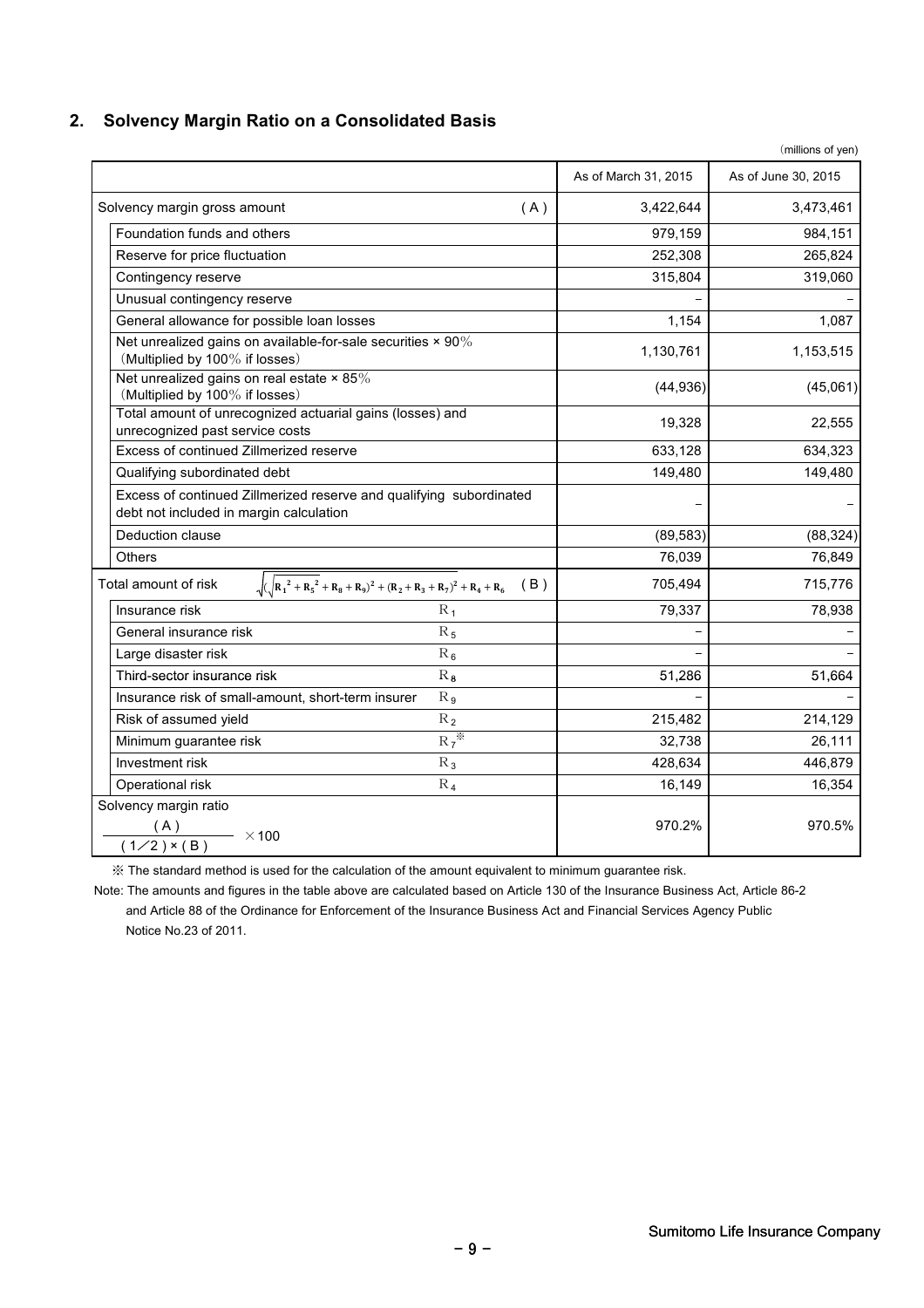## **3. Non-Consolidated Financial Information** (**General Account**)

|            |            |                      | (millions of yen, %) |  |
|------------|------------|----------------------|----------------------|--|
|            |            | As of June 30, 2015  |                      |  |
| Amount     | % of total | Amount               | % of total           |  |
| 551,413    | 2.2        | 325,367              | 1.3                  |  |
| 243,446    | 1.0        | 340,504              | 1.3                  |  |
| 20,991,510 | 83.9       | 21,537,732           | 84.6                 |  |
| 12,748,042 | 51.0       | 12,817,563           | 50.4                 |  |
| 1,644,083  | 6.6        | 1,746,065            | 6.9                  |  |
| 6,563,751  | 26.2       | 6,937,472            | 27.3                 |  |
| 5,983,458  | 23.9       | 6,380,847            | 25.1                 |  |
| 580,292    | 2.3        | 556,624              | 2.2                  |  |
| 35,633     | 0.1        | 36,630               | 0.1                  |  |
| 2,322,696  | 9.3        | 2,325,243            | 9.1                  |  |
| 323,711    | 1.3        | 319,696              | 1.3                  |  |
| 1,998,985  | 8.0        | 2,005,546            | 7.9                  |  |
| 661,398    | 2.6        | 657,634              | 2.6                  |  |
| 464,290    | 1.9        | 461,561              | 1.8                  |  |
| 244,064    | 1.0        | 267,581              | 1.1                  |  |
| (1,757)    | (0.0)      | (1,676)              | (0.0)                |  |
| 25,012,772 | 100.0      | 25,452,385           | 100.0                |  |
| 4,473,488  | 17.9       | 4,944,244            | 19.4                 |  |
|            |            | As of March 31, 2015 |                      |  |

### **a. Overall Composition of Investments**

Note: Real estate is recorded as the sum total of land, buildings and construction in progress.